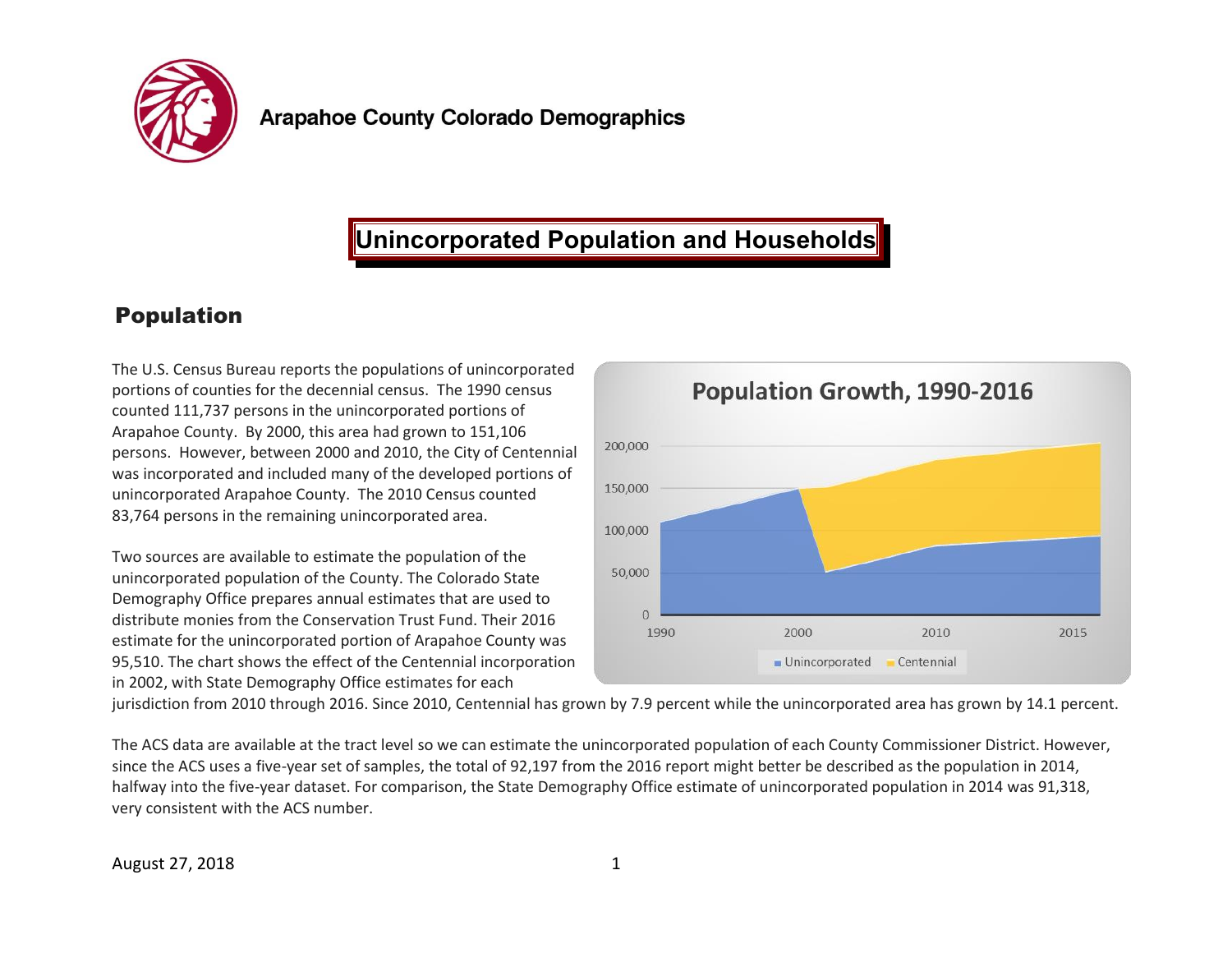

## **Arapahoe County Colorado Demographics**



Using the ACS dataset, the 2016 estimates for the unincorporated portion of each District is shown in the following chart. District 5 does not contain any unincorporated population. Almost two thirds of the unincorporated population were in District 3 (32,800) and District 2 (31,000).

Since 2010, District 3 has had the most growth in unincorporated population at 5,800, while District 4 edged District 3 in the percentage change at 25 percent. Even District 1, with limited unincorporated area, added about 600 people over the six years.

|                   | 2010   | 2016   | Change | <b>Percent</b><br>Change |
|-------------------|--------|--------|--------|--------------------------|
| <b>District 1</b> | 5,180  | 5,783  | 602    | 12%                      |
| <b>District 2</b> | 26,571 | 31,019 | 4,447  | 17%                      |
| <b>District 3</b> | 26,971 | 32,757 | 5,785  | 21%                      |
| <b>District 4</b> | 18,145 | 22,639 | 4,495  | 25%                      |
| <b>District 5</b> |        |        |        |                          |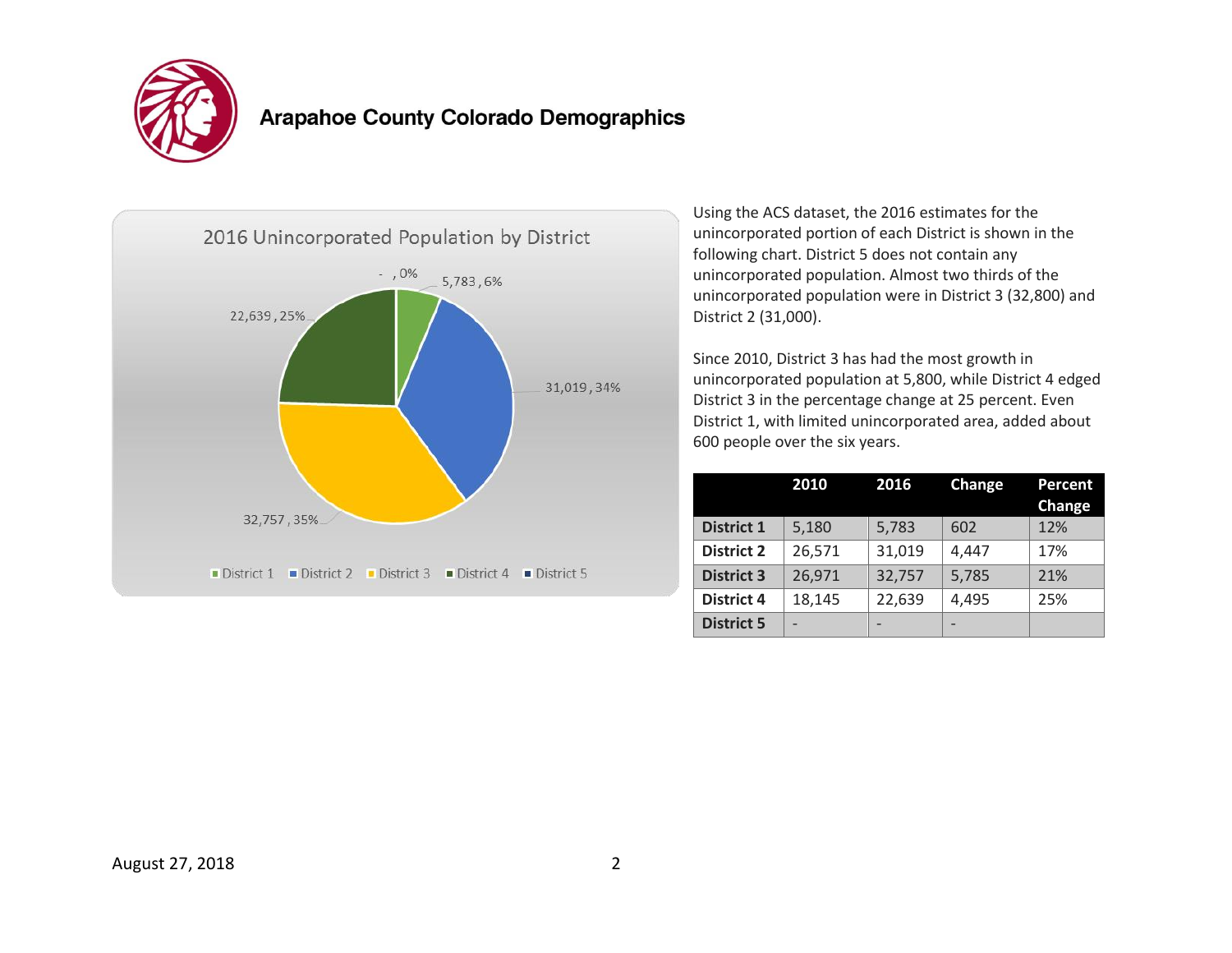

#### **Arapahoe County Colorado Demographics**

As noted above, the physical area of the unincorporated portion of Arapahoe County changed significantly after the 2000 Census by the incorporation of the City of Centennial. The chart compares the 2010-2016 unincorporated population to the population in the same portion of the county in 2000 (subtracting the blocks that were incorporated into Centennial). Districts 2, 3 and 4 each showed significant growth during the decade even with the subtraction of the Centennial areas. The unincorporated area in District 1 had very little change in population between 2000 and 2010, but has added about 600 people since 2010.



| <b>Unincorporated District</b> | <b>Median Age 2015</b> |  |
|--------------------------------|------------------------|--|
|                                | 44.0                   |  |
|                                | 35.4                   |  |
|                                | 35.7                   |  |
|                                | 30.4                   |  |
| All Unincorporated Area        | 34.3                   |  |

The American Community Survey provides more updated information on the unincorporated population of Arapahoe County as we move further into the current decade. The five year sample of the 2012-2016 ACS can be used for characteristics of the population such as median age. The 2016 median age was estimated to be 34.3 compared to the countywide figure of 36.4. The median ages for the unincorporated portions of the County Commissioner Districts are shown in the table.